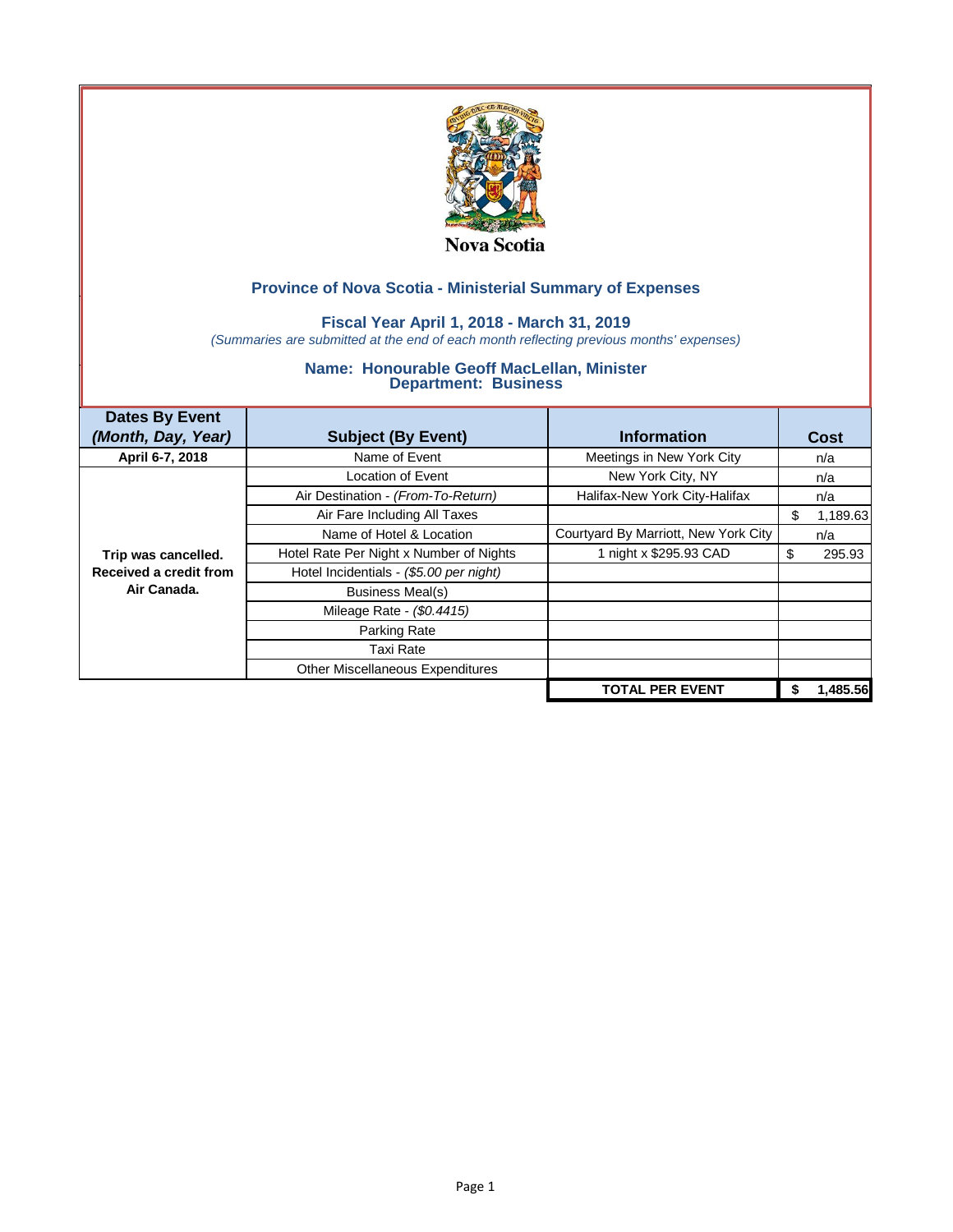

### **Fiscal Year April 1, 2018 - March 31, 2019**

*(Summaries are submitted at the end of each month reflecting previous months' expenses)*

| <b>Dates By Event</b><br>(Month, Day, Year) | <b>Subject (By Event)</b>               | <b>Information</b>                                | Cost           |
|---------------------------------------------|-----------------------------------------|---------------------------------------------------|----------------|
| May 29-June 1, 2018                         | Name of Event                           | Movin'On Summit (Sustainable<br>Mobility)         | n/a            |
|                                             | Location of Event                       | Montreal, QC                                      | n/a            |
|                                             | Air Destination - (From-To-Return)      | Sydney-Halifax-Montreal-Halifax-<br>Sydney        | n/a            |
|                                             | Air Fare Including All Taxes            |                                                   | \$<br>986.70   |
|                                             | Name of Hotel & Location                | Hotel Travelodge Montreal Centre                  | n/a            |
|                                             | Hotel Rate Per Night x Number of Nights | \$188.95 x 3 nights                               | \$566.85       |
|                                             | Hotel Incidentials - (\$5.00 per night) | 3 nights                                          | \$<br>15.00    |
|                                             | Business Meal(s)                        | Per diems (2 breakfasts, 3 lunches, 2<br>dinners) | \$<br>101.00   |
|                                             | Mileage Rate - (\$0.4415)               |                                                   |                |
|                                             | Parking Rate                            | Sydney Airport                                    | \$<br>24.50    |
|                                             | <b>Taxi Rate</b>                        | <b>Taxis in Montreal</b>                          | \$<br>32.00    |
|                                             | Other Miscellaneous Expenditures        | Baggage fee                                       | \$<br>25.00    |
|                                             |                                         | <b>TOTAL PER EVENT</b>                            | \$<br>1,751.05 |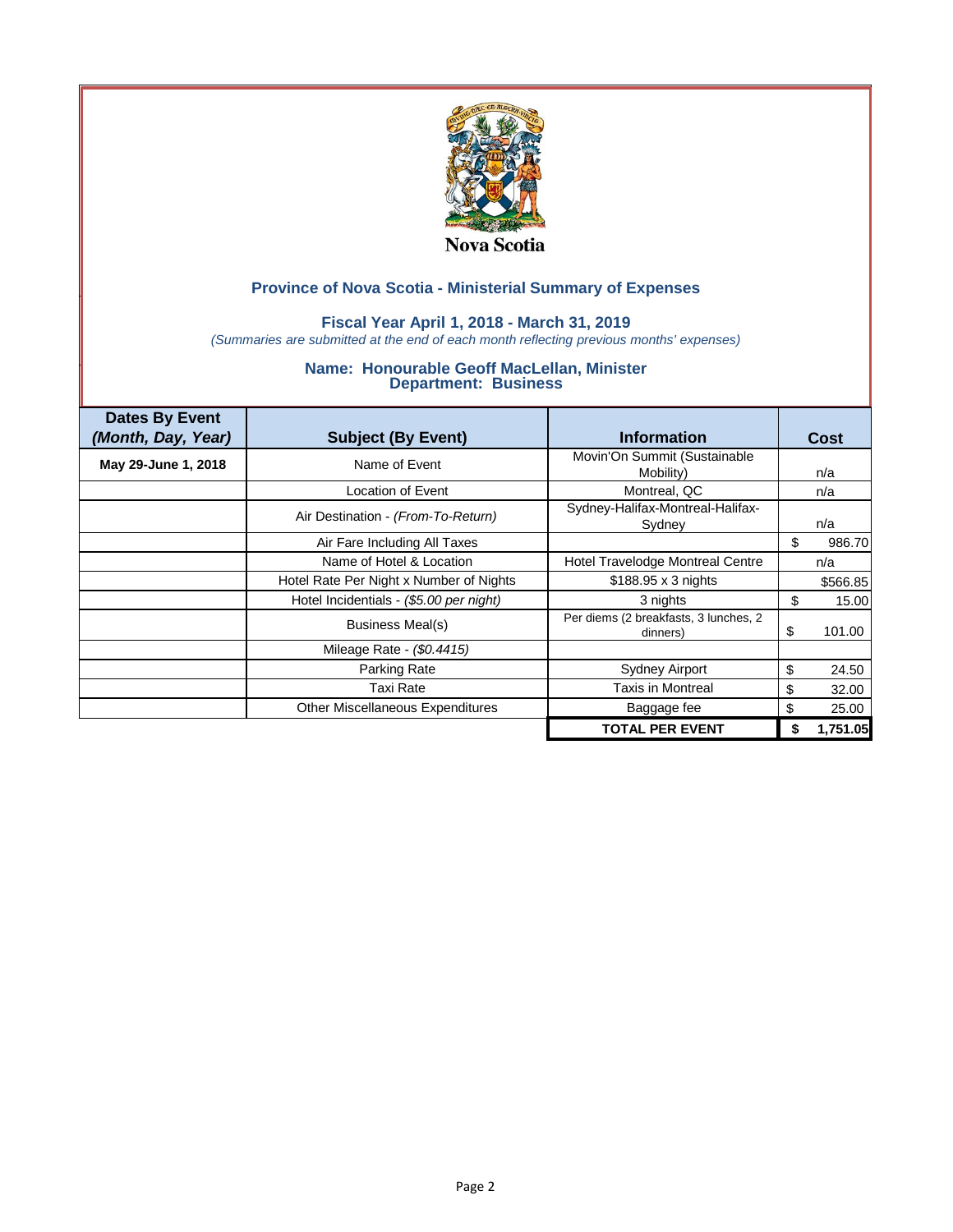

## **Fiscal Year April 1, 2018 - March 31, 2019**

*(Summaries are submitted at the end of each month reflecting previous months' expenses)*

| <b>Dates By Event</b>  |                                         |                        |      |
|------------------------|-----------------------------------------|------------------------|------|
| (Month, Day, Year)     | <b>Subject (By Event)</b>               | <b>Information</b>     | Cost |
| <b>June 2018 (NIL)</b> | Name of Event                           |                        | n/a  |
|                        | <b>Location of Event</b>                |                        | n/a  |
|                        | Air Destination - (From-To-Return)      |                        | n/a  |
|                        | Air Fare Including All Taxes            |                        |      |
|                        | Name of Hotel & Location                |                        | n/a  |
|                        | Hotel Rate Per Night x Number of Nights |                        |      |
|                        | Hotel Incidentials - (\$5.00 per night) |                        |      |
|                        | <b>Business Meal(s)</b>                 |                        |      |
|                        | Mileage Rate - (\$0.4415)               |                        |      |
|                        | Parking Rate                            |                        |      |
|                        | <b>Taxi Rate</b>                        |                        |      |
|                        | Other Miscellaneous Expenditures        |                        |      |
|                        |                                         | <b>TOTAL PER EVENT</b> | \$   |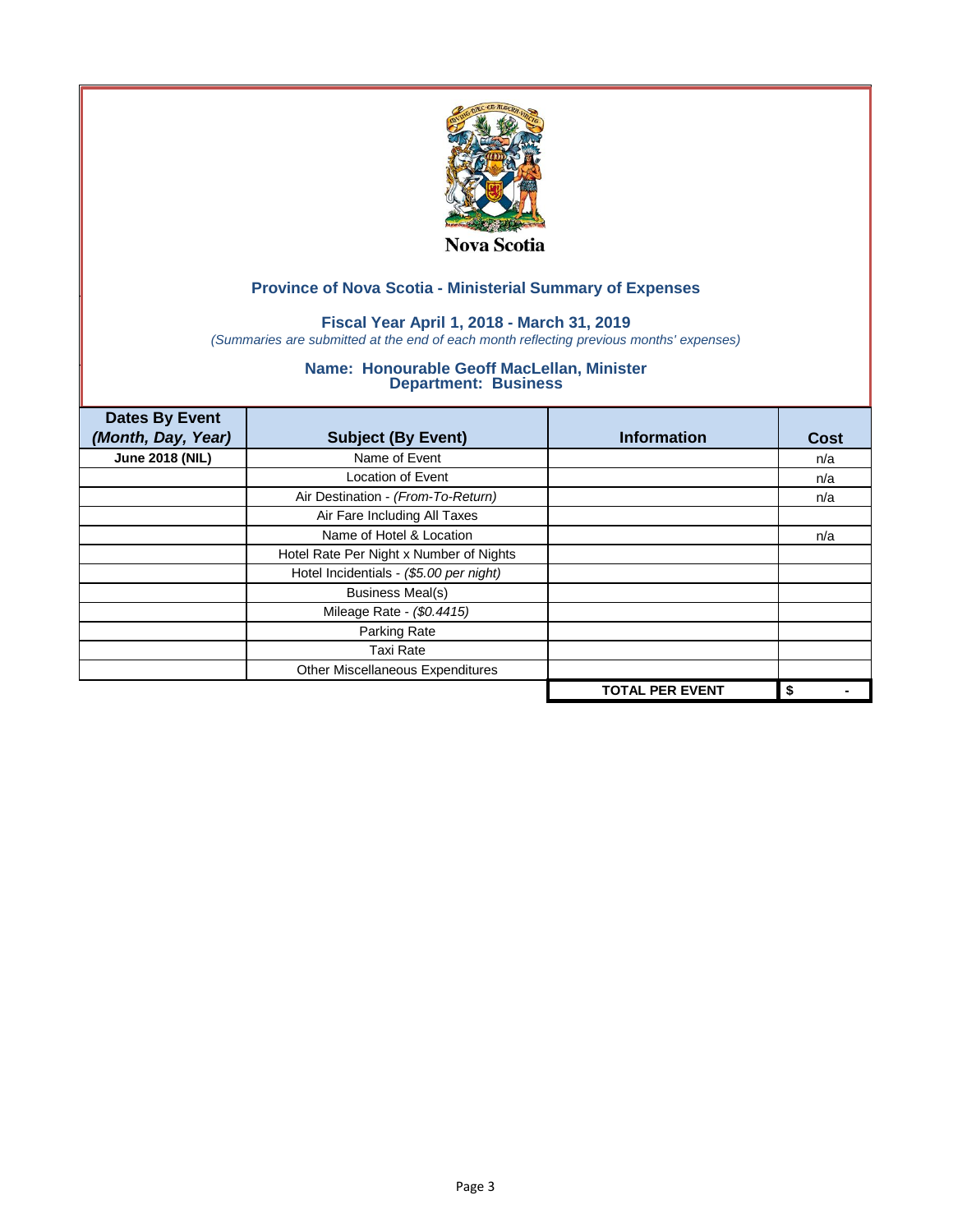

## **Fiscal Year April 1, 2018 - March 31, 2019**

*(Summaries are submitted at the end of each month reflecting previous months' expenses)*

| <b>Dates By Event</b>  |                                         |                        |      |
|------------------------|-----------------------------------------|------------------------|------|
| (Month, Day, Year)     | <b>Subject (By Event)</b>               | <b>Information</b>     | Cost |
| <b>July 2018 (NIL)</b> | Name of Event                           |                        | n/a  |
|                        | <b>Location of Event</b>                |                        | n/a  |
|                        | Air Destination - (From-To-Return)      |                        | n/a  |
|                        | Air Fare Including All Taxes            |                        |      |
|                        | Name of Hotel & Location                |                        | n/a  |
|                        | Hotel Rate Per Night x Number of Nights |                        |      |
|                        | Hotel Incidentials - (\$5.00 per night) |                        |      |
|                        | <b>Business Meal(s)</b>                 |                        |      |
|                        | Mileage Rate - (\$0.4415)               |                        |      |
|                        | Parking Rate                            |                        |      |
|                        | <b>Taxi Rate</b>                        |                        |      |
|                        | Other Miscellaneous Expenditures        |                        |      |
|                        |                                         | <b>TOTAL PER EVENT</b> | \$   |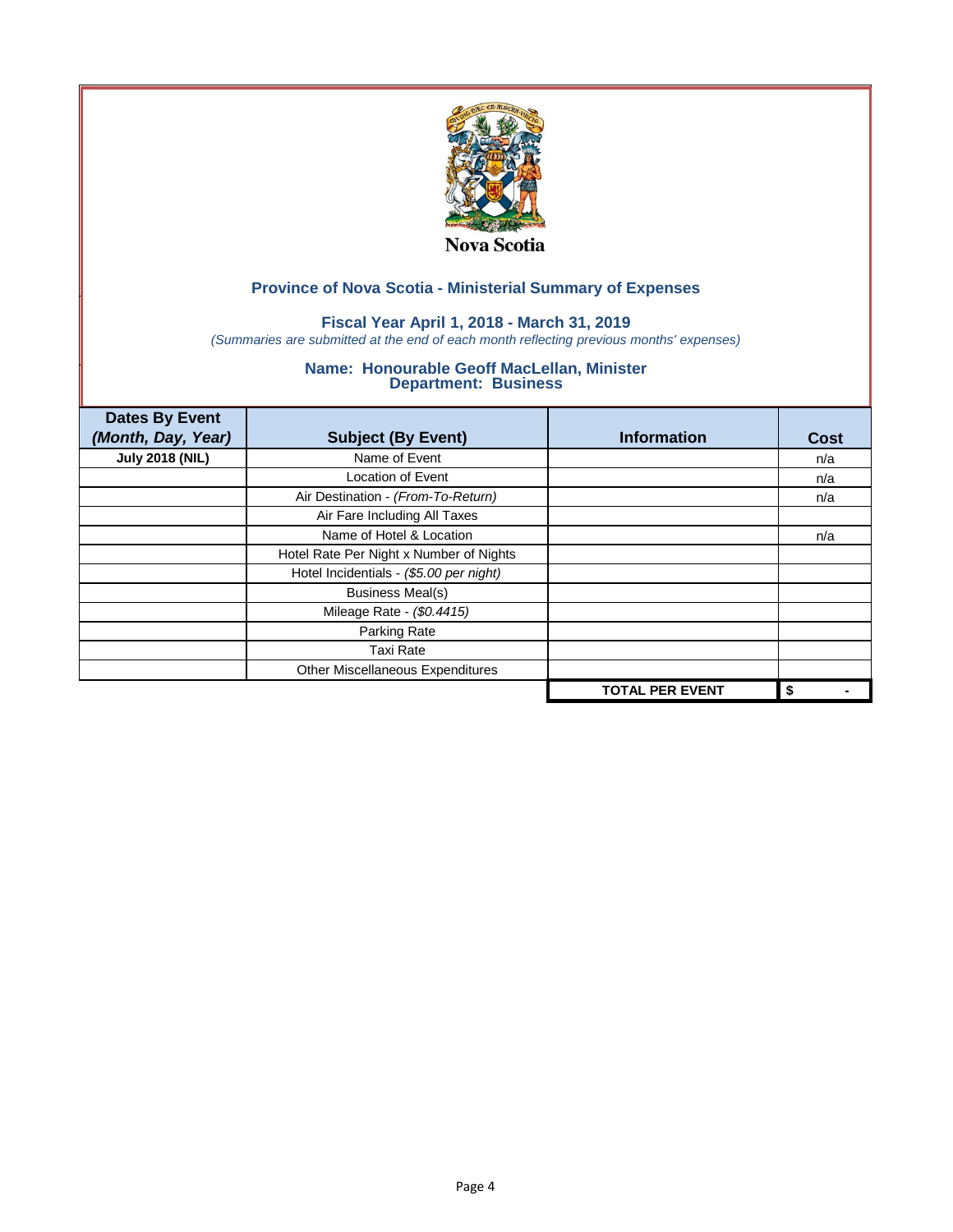

## **Fiscal Year April 1, 2018 - March 31, 2019**

*(Summaries are submitted at the end of each month reflecting previous months' expenses)*

| <b>Dates By Event</b> |                                         |                        |      |
|-----------------------|-----------------------------------------|------------------------|------|
| (Month, Day, Year)    | <b>Subject (By Event)</b>               | <b>Information</b>     | Cost |
| August 2018 (NIL)     | Name of Event                           |                        | n/a  |
|                       | <b>Location of Event</b>                |                        | n/a  |
|                       | Air Destination - (From-To-Return)      |                        | n/a  |
|                       | Air Fare Including All Taxes            |                        |      |
|                       | Name of Hotel & Location                |                        | n/a  |
|                       | Hotel Rate Per Night x Number of Nights |                        |      |
|                       | Hotel Incidentials - (\$5.00 per night) |                        |      |
|                       | <b>Business Meal(s)</b>                 |                        |      |
|                       | Mileage Rate - (\$0.4415)               |                        |      |
|                       | Parking Rate                            |                        |      |
|                       | <b>Taxi Rate</b>                        |                        |      |
|                       | Other Miscellaneous Expenditures        |                        |      |
|                       |                                         | <b>TOTAL PER EVENT</b> | \$   |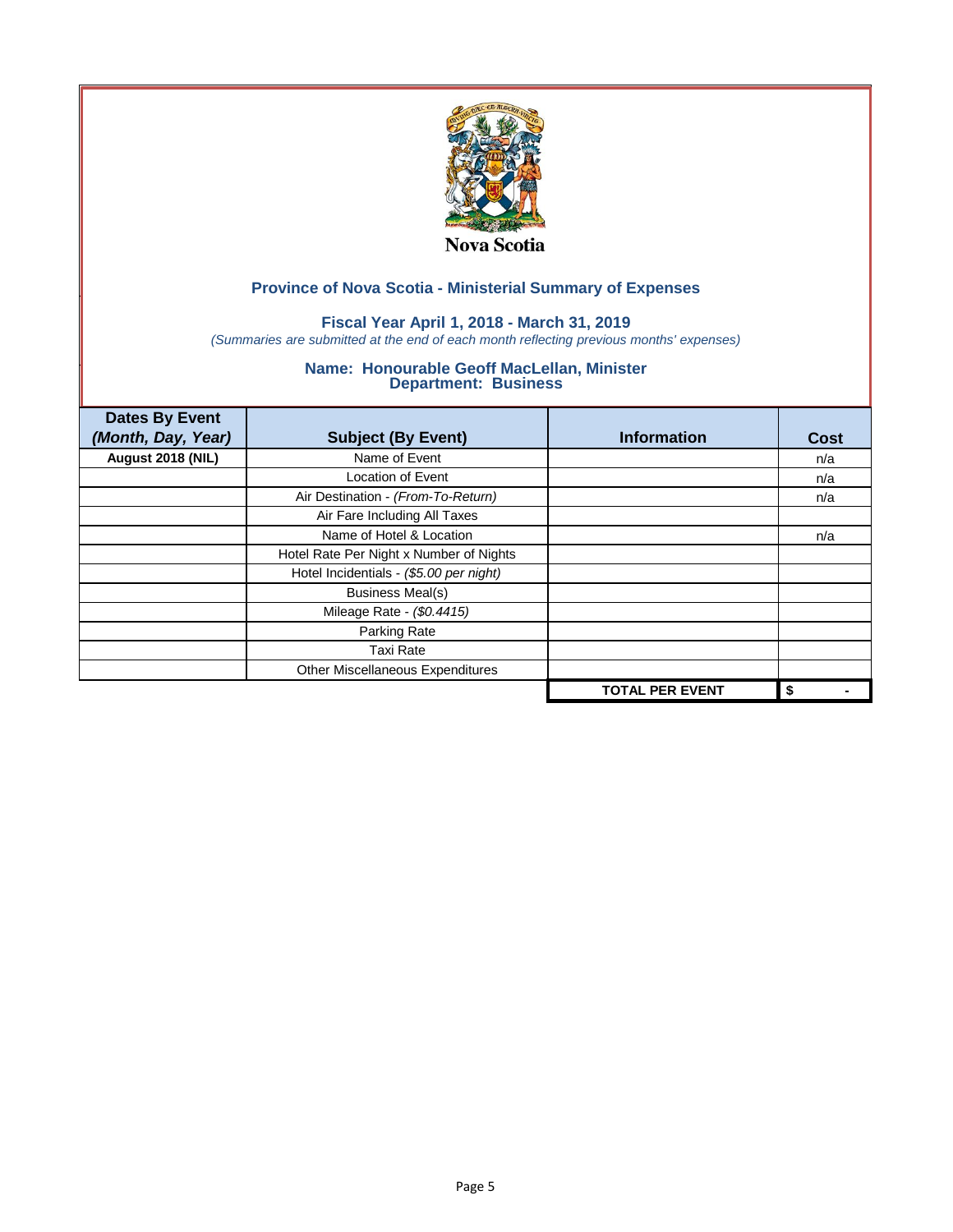

## **Fiscal Year April 1, 2018 - March 31, 2019**

*(Summaries are submitted at the end of each month reflecting previous months' expenses)*

| <b>Dates By Event</b><br>(Month, Day, Year) | <b>Subject (By Event)</b>               | <b>Information</b>     | <b>Cost</b> |
|---------------------------------------------|-----------------------------------------|------------------------|-------------|
| September 2018 (NIL)                        | Name of Event                           |                        | n/a         |
|                                             | Location of Event                       |                        | n/a         |
|                                             | Air Destination - (From-To-Return)      |                        | n/a         |
|                                             | Air Fare Including All Taxes            |                        |             |
|                                             | Name of Hotel & Location                |                        | n/a         |
|                                             | Hotel Rate Per Night x Number of Nights |                        |             |
|                                             | Hotel Incidentials - (\$5.00 per night) |                        |             |
|                                             | <b>Business Meal(s)</b>                 |                        |             |
|                                             | Mileage Rate - (\$0.4415)               |                        |             |
|                                             | Parking Rate                            |                        |             |
|                                             | <b>Taxi Rate</b>                        |                        |             |
|                                             | Other Miscellaneous Expenditures        |                        |             |
|                                             |                                         | <b>TOTAL PER EVENT</b> | \$          |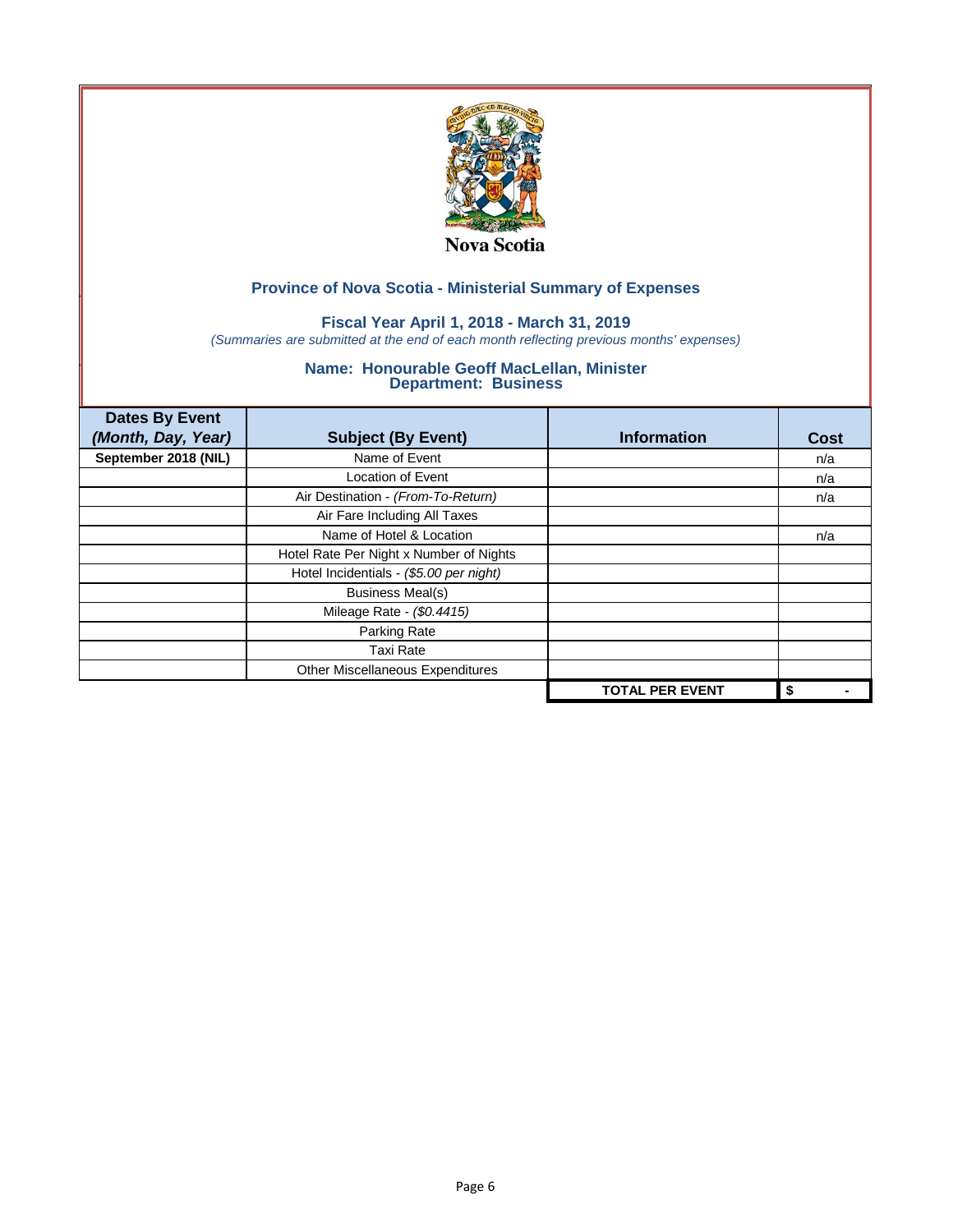

### **Fiscal Year April 1, 2018 - March 31, 2019**

*(Summaries are submitted at the end of each month reflecting previous months' expenses)*

| <b>Dates By Event</b><br>(Month, Day, Year) | <b>Subject (By Event)</b>               | <b>Information</b>                         | Cost           |
|---------------------------------------------|-----------------------------------------|--------------------------------------------|----------------|
| October 15-16, 2018                         | Name of Event                           | <b>Canadian Council of Tourism</b>         |                |
|                                             |                                         | Ministers Meeting                          | n/a            |
|                                             | Location of Event                       | Calgary, AB                                | n/a            |
|                                             | Air Destination - (From-To-Return)      | Sydney-Halifax-Calgary-Halifax             | n/a            |
|                                             | Air Fare Including All Taxes            |                                            | \$<br>2,222.68 |
|                                             | Name of Hotel & Location                | Hotel Arts, Calgary                        | n/a            |
|                                             | Hotel Rate Per Night x Number of Nights | \$178.51 x 1 night                         | \$178.51       |
|                                             | Hotel Incidentials - (\$5.00 per night) |                                            |                |
|                                             | Business Meal(s)                        | Per diems (1 breakfast, 1 lunch, 1 dinner) | \$<br>43.00    |
|                                             | Mileage Rate - (\$0.4415)               |                                            |                |
|                                             | Parking Rate                            |                                            |                |
|                                             | <b>Taxi Rate</b>                        | Calgary airport to Hotel Arts              | \$<br>50.75    |
|                                             | Taxi Rate                               | Hotel Arts to Calgary airport              | \$<br>35.00    |
|                                             | Taxi Rate                               | Halifax airport to Halifax                 | \$<br>63.00    |
|                                             | Other Miscellaneous Expenditures        |                                            |                |
|                                             |                                         | <b>TOTAL PER EVENT</b>                     | \$<br>2,592.94 |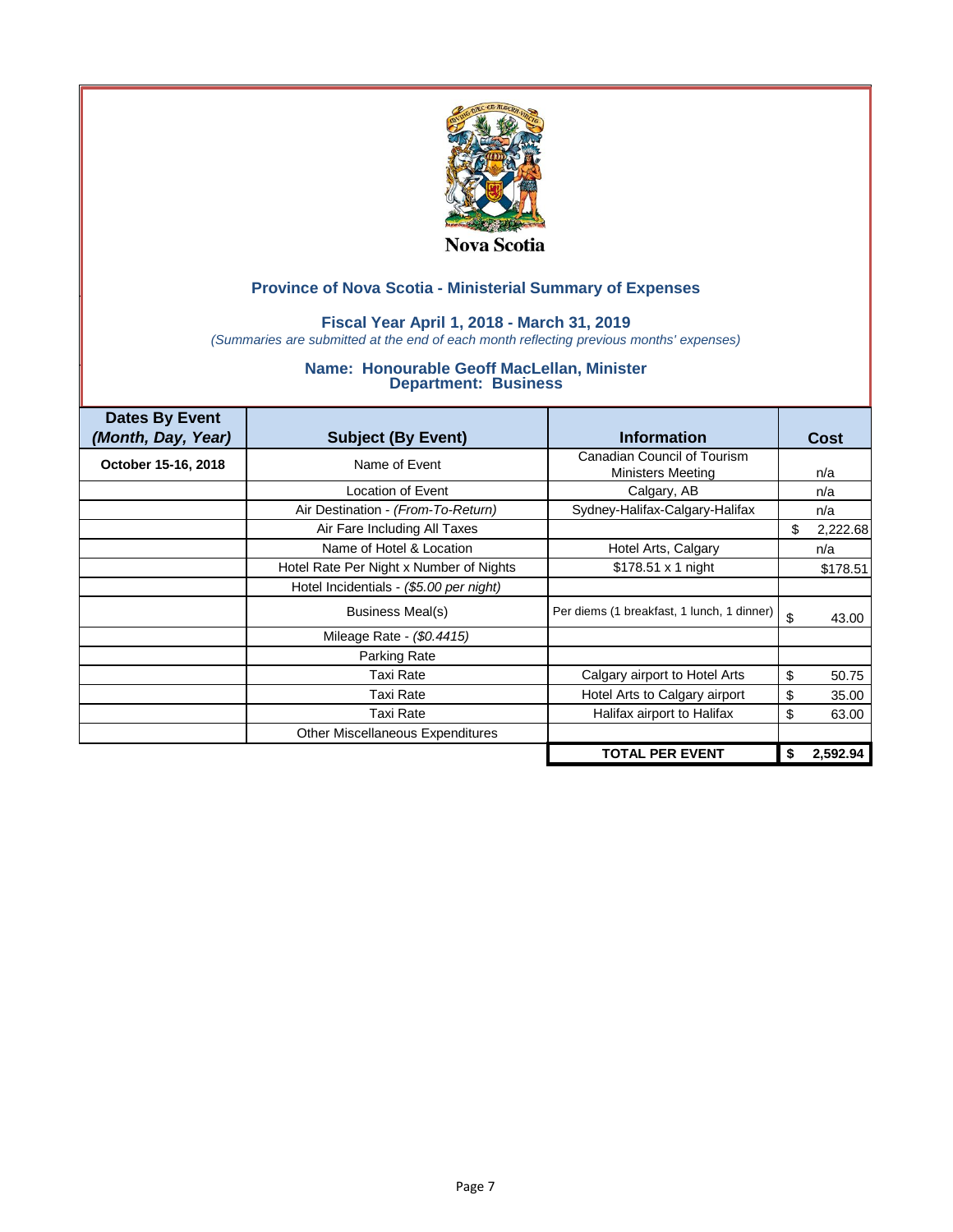

### **Fiscal Year April 1, 2018 - March 31, 2019**

*(Summaries are submitted at the end of each month reflecting previous months' expenses)*

| <b>Dates By Event</b><br>(Month, Day, Year) | <b>Subject (By Event)</b>               | <b>Information</b>                                                                                     | Cost           |
|---------------------------------------------|-----------------------------------------|--------------------------------------------------------------------------------------------------------|----------------|
| October 24-26, 2018                         | Name of Event                           | Federal/Provincial/Territorial meetings<br>for Ministers of Internal Trade and<br>Economic Development | n/a            |
|                                             | Location of Event                       | Vancouver, BC                                                                                          | n/a            |
|                                             | Air Destination - (From-To-Return)      | Sydney-Halifax-Toronto-Vancouver-<br>Toronto-Halifax-Sydney                                            | n/a            |
|                                             | Air Fare Including All Taxes            |                                                                                                        | \$<br>1,904.94 |
|                                             | Name of Hotel & Location                | The Sutton Place Hotel, Vancouver                                                                      | n/a            |
|                                             | Hotel Rate Per Night x Number of Nights | \$376.75 $\times$ 1 night                                                                              | \$376.75       |
|                                             | Hotel Rate Per Night x Number of Nights | \$258.50 $\times$ 1 night                                                                              | \$258.50       |
|                                             | Hotel Incidentials - (\$5.00 per night) | 3 nights                                                                                               | \$<br>15.00    |
|                                             | Business Meal(s)                        | Per diems (3 breakfast, 1 lunch, 2 dinner)                                                             | \$<br>79.00    |
|                                             | Mileage Rate - (\$0.4415)               |                                                                                                        |                |
|                                             | <b>Parking Rate</b>                     |                                                                                                        |                |
|                                             | Taxi Rate                               | Halifax airport to Halifax                                                                             | \$<br>63.00    |
|                                             | <b>Taxi Rate</b>                        | Vancouver airport to The Sutton Place<br>Hotel                                                         | \$<br>31.00    |
|                                             | Taxi Rate                               | The Sutton Place Hotel to Vancouver<br>airport                                                         | \$<br>35.00    |
|                                             | Other Miscellaneous Expenditures        |                                                                                                        |                |
|                                             |                                         | <b>TOTAL PER EVENT</b>                                                                                 | \$<br>2,763.19 |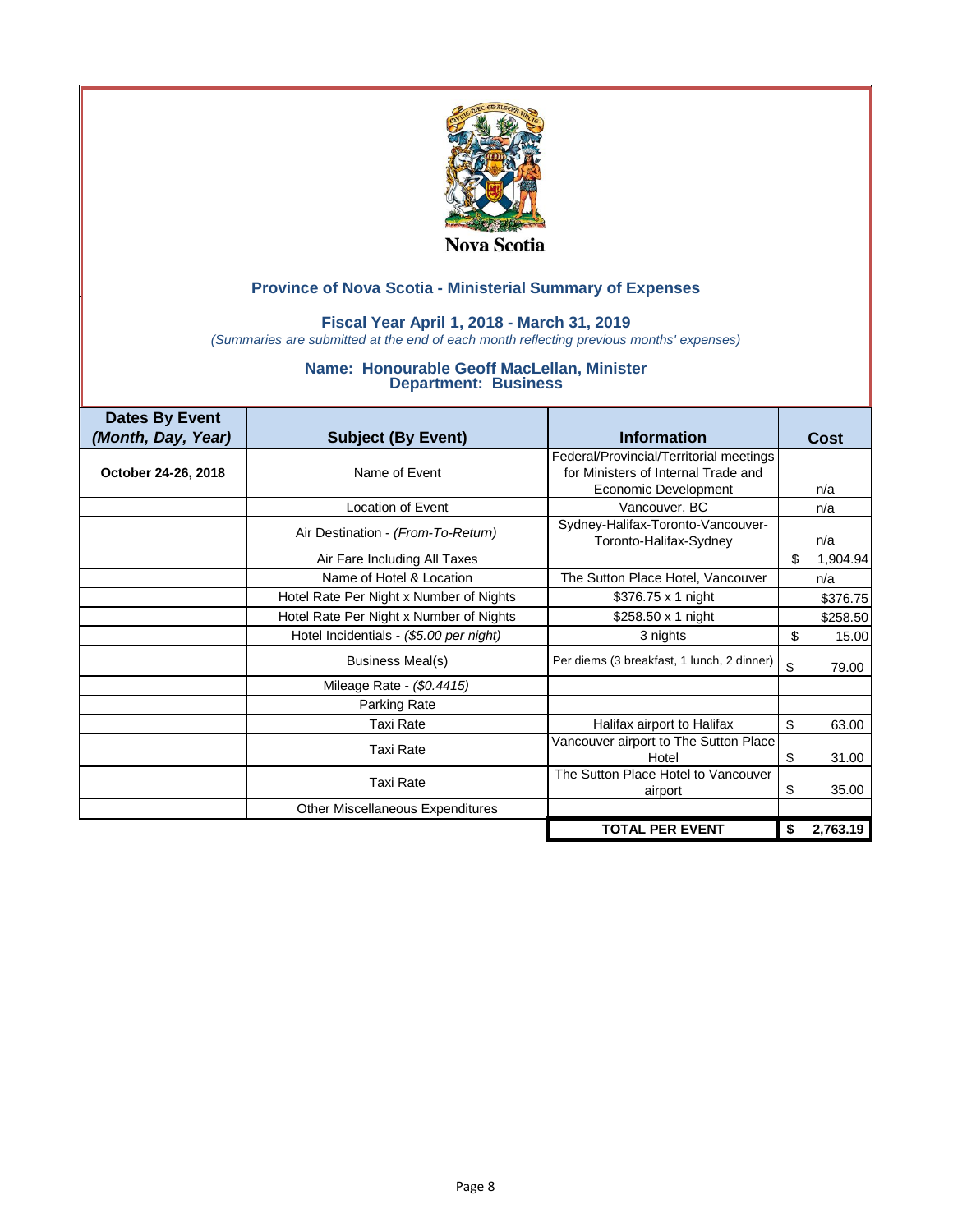

## **Fiscal Year April 1, 2018 - March 31, 2019**

*(Summaries are submitted at the end of each month reflecting previous months' expenses)*

| <b>Dates By Event</b> |                                         |                        |      |
|-----------------------|-----------------------------------------|------------------------|------|
| (Month, Day, Year)    | <b>Subject (By Event)</b>               | <b>Information</b>     | Cost |
| November 2018 (NIL)   | Name of Event                           |                        | n/a  |
|                       | Location of Event                       |                        | n/a  |
|                       | Air Destination - (From-To-Return)      |                        | n/a  |
|                       | Air Fare Including All Taxes            |                        |      |
|                       | Name of Hotel & Location                |                        | n/a  |
|                       | Hotel Rate Per Night x Number of Nights |                        |      |
|                       | Hotel Incidentials - (\$5.00 per night) |                        |      |
|                       | <b>Business Meal(s)</b>                 |                        |      |
|                       | Mileage Rate - (\$0.4415)               |                        |      |
|                       | Parking Rate                            |                        |      |
|                       | <b>Taxi Rate</b>                        |                        |      |
|                       | Other Miscellaneous Expenditures        |                        |      |
|                       |                                         | <b>TOTAL PER EVENT</b> | \$   |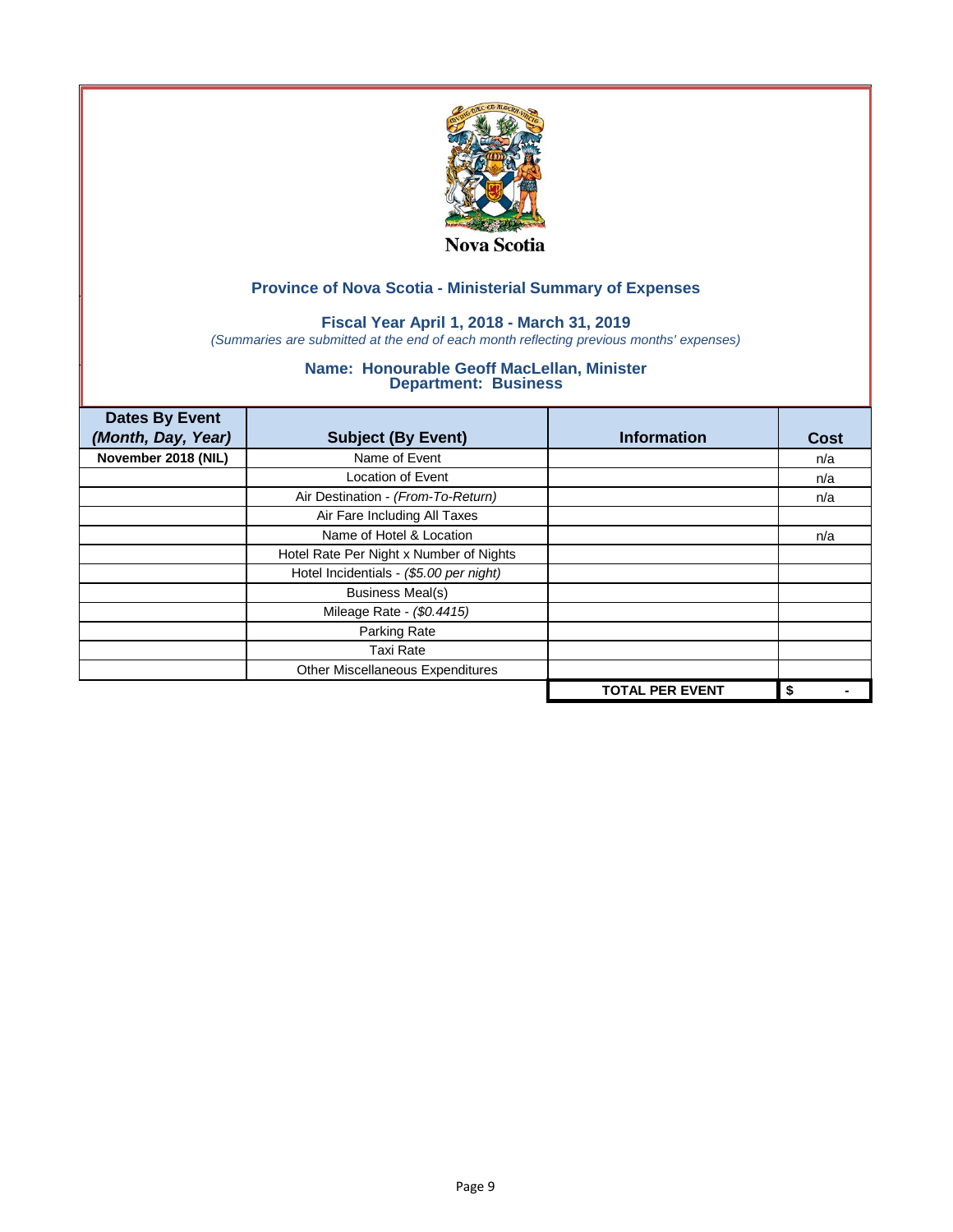

## **Fiscal Year April 1, 2018 - March 31, 2019**

*(Summaries are submitted at the end of each month reflecting previous months' expenses)*

| <b>Dates By Event</b> |                                         |                        |      |
|-----------------------|-----------------------------------------|------------------------|------|
| (Month, Day, Year)    | <b>Subject (By Event)</b>               | <b>Information</b>     | Cost |
| December 2018 (NIL)   | Name of Event                           |                        | n/a  |
|                       | Location of Event                       |                        | n/a  |
|                       | Air Destination - (From-To-Return)      |                        | n/a  |
|                       | Air Fare Including All Taxes            |                        |      |
|                       | Name of Hotel & Location                |                        | n/a  |
|                       | Hotel Rate Per Night x Number of Nights |                        |      |
|                       | Hotel Incidentials - (\$5.00 per night) |                        |      |
|                       | <b>Business Meal(s)</b>                 |                        |      |
|                       | Mileage Rate - (\$0.4415)               |                        |      |
|                       | Parking Rate                            |                        |      |
|                       | <b>Taxi Rate</b>                        |                        |      |
|                       | Other Miscellaneous Expenditures        |                        |      |
|                       |                                         | <b>TOTAL PER EVENT</b> | \$   |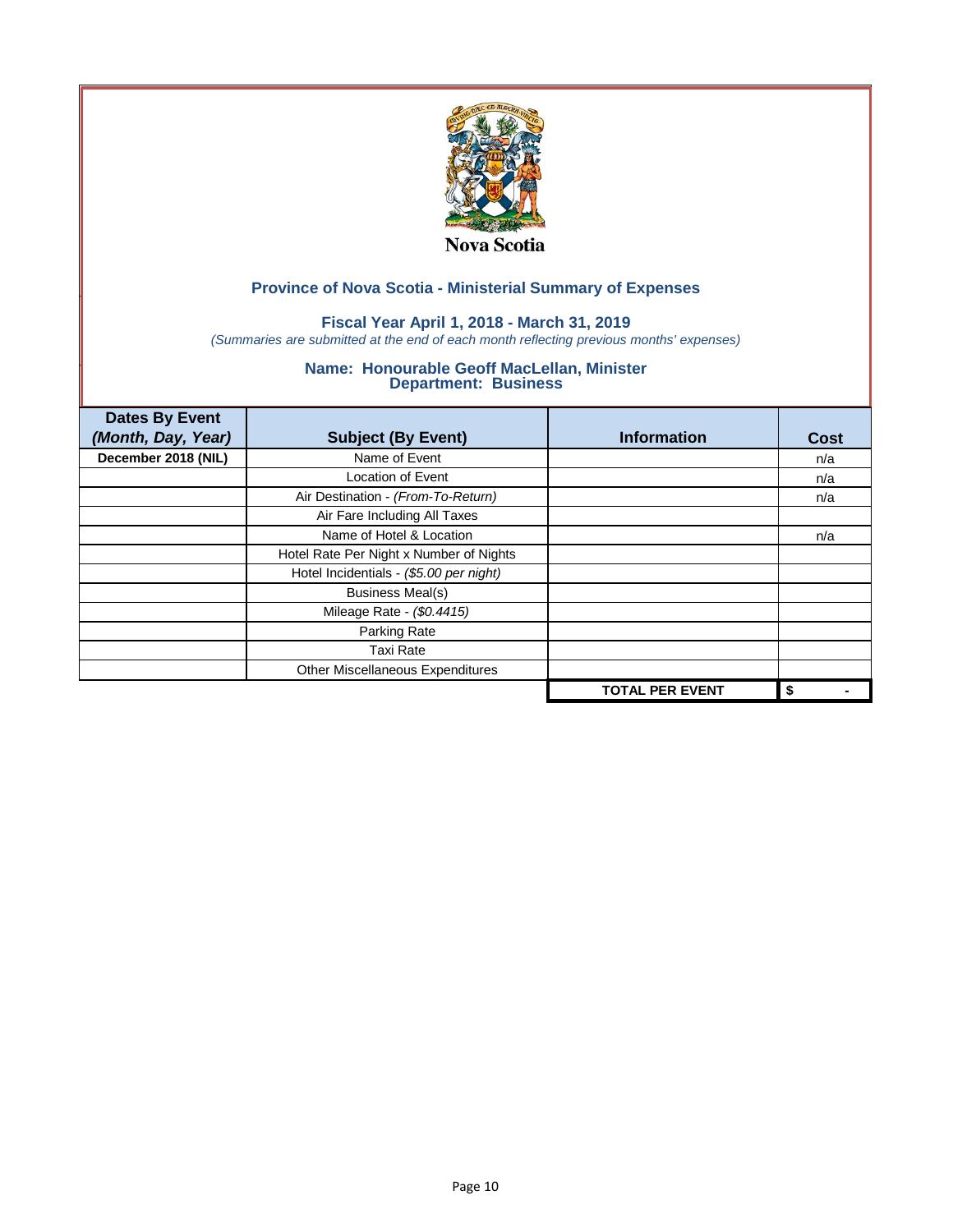

## **Fiscal Year April 1, 2018 - March 31, 2019**

*(Summaries are submitted at the end of each month reflecting previous months' expenses)*

| <b>Dates By Event</b>   |                                         |                              |             |
|-------------------------|-----------------------------------------|------------------------------|-------------|
| (Month, Day, Year)      | <b>Subject (By Event)</b>               | <b>Information</b>           | Cost        |
| <b>January 31, 2019</b> | Name of Event                           | <b>Truro Chamber Address</b> | n/a         |
|                         | Location of Event                       | Truro                        | n/a         |
|                         | Air Destination - (From-To-Return)      |                              | n/a         |
|                         | Air Fare Including All Taxes            |                              |             |
|                         | Name of Hotel & Location                |                              | n/a         |
|                         | Hotel Rate Per Night x Number of Nights |                              |             |
|                         | Hotel Incidentials - (\$5.00 per night) |                              |             |
|                         | <b>Business Meal(s)</b>                 |                              |             |
|                         | Mileage Rate - (\$0.4415)               | 648 kms                      | 286.09<br>S |
|                         | Parking Rate                            |                              |             |
|                         | <b>Taxi Rate</b>                        |                              |             |
|                         | Other Miscellaneous Expenditures        |                              |             |
|                         |                                         | <b>TOTAL PER EVENT</b>       | 286.09      |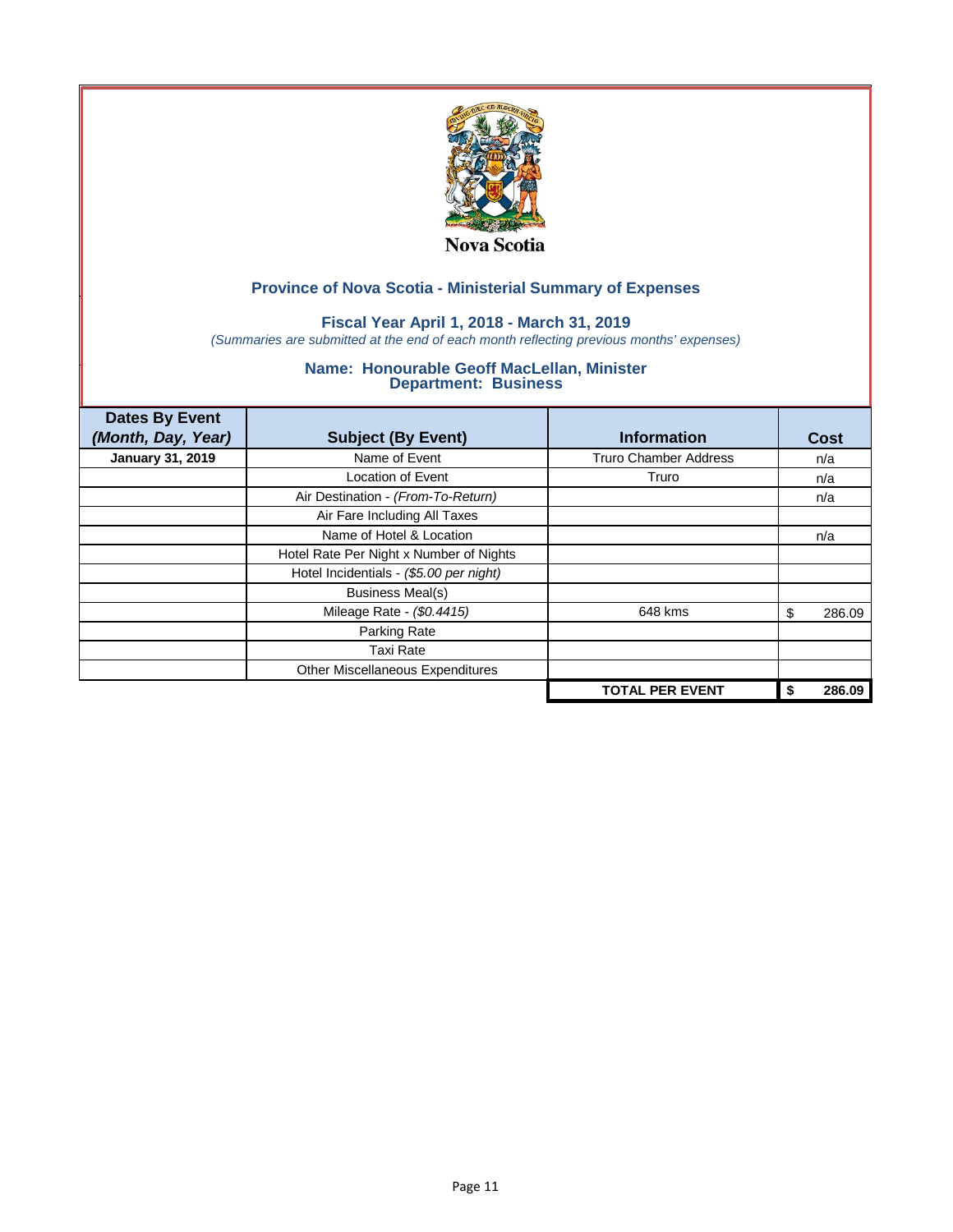

## **Fiscal Year April 1, 2018 - March 31, 2019**

*(Summaries are submitted at the end of each month reflecting previous months' expenses)*

| <b>Dates By Event</b> |                                         |                        |      |
|-----------------------|-----------------------------------------|------------------------|------|
| (Month, Day, Year)    | <b>Subject (By Event)</b>               | <b>Information</b>     | Cost |
| February 2019 (NIL)   | Name of Event                           |                        | n/a  |
|                       | Location of Event                       |                        | n/a  |
|                       | Air Destination - (From-To-Return)      |                        | n/a  |
|                       | Air Fare Including All Taxes            |                        |      |
|                       | Name of Hotel & Location                |                        | n/a  |
|                       | Hotel Rate Per Night x Number of Nights |                        |      |
|                       | Hotel Incidentials - (\$5.00 per night) |                        |      |
|                       | <b>Business Meal(s)</b>                 |                        |      |
|                       | Mileage Rate - (\$0.4415)               |                        |      |
|                       | Parking Rate                            |                        |      |
|                       | <b>Taxi Rate</b>                        |                        |      |
|                       | Other Miscellaneous Expenditures        |                        |      |
|                       |                                         | <b>TOTAL PER EVENT</b> | \$   |